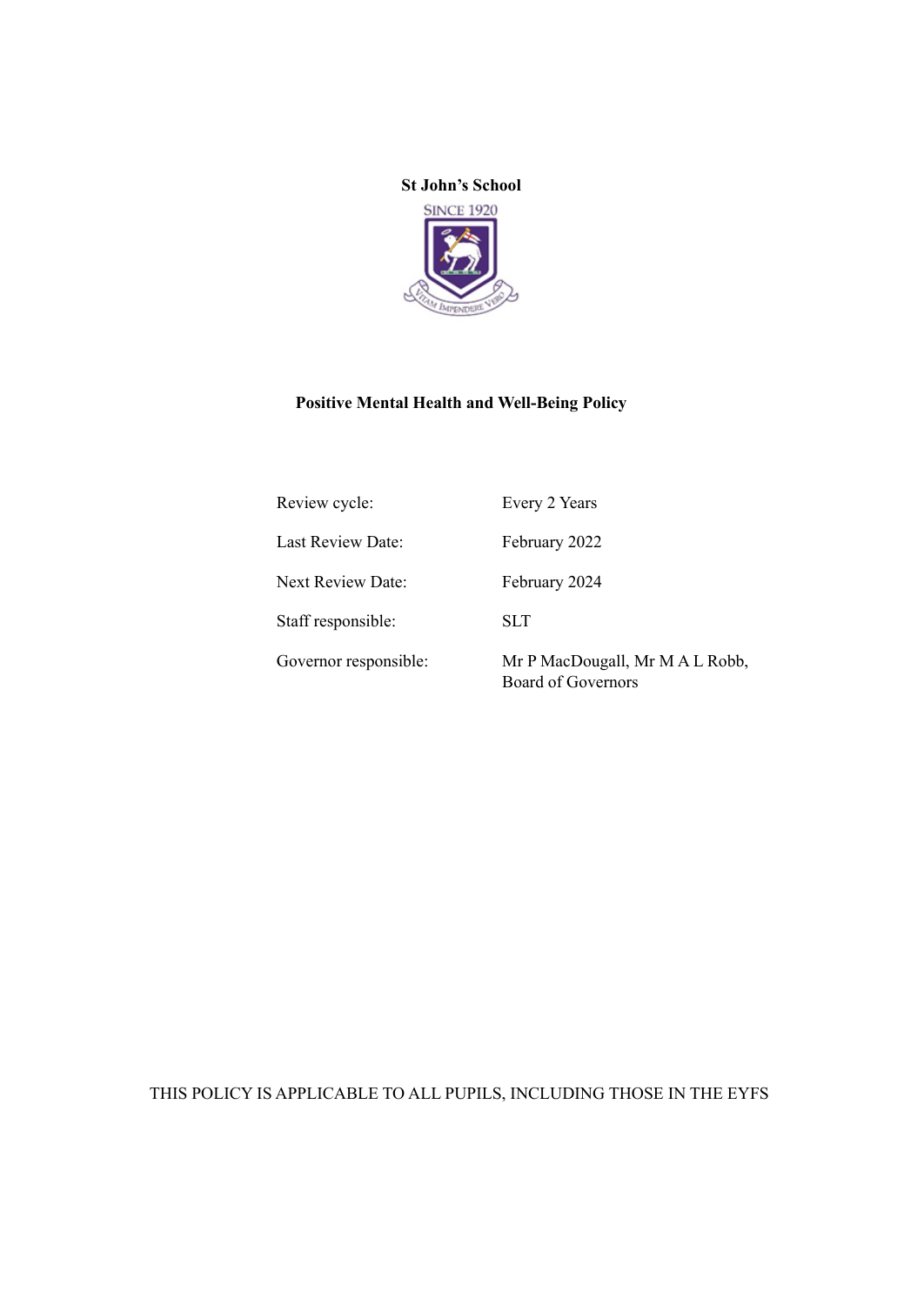

# **Policy Statement**

Mental health is a state of well-being in which every individual realises his or her own potential, can cope with the normal stresses of life, can work productively and fruitfully, and is able to make a contribution to her or his community. (World Health Organisation).

The wellbeing of pupils and staff at St John's is promoted and raising awareness is considered a priority. We believe that a healthy mind will enable our pupils to enjoy school and to achieve their best academically. The concept of wellbeing comprises many aspects of life, including physical and mental health, emotional intelligence, resilience, and resourcefulness: the skills to be able to respond to the challenges of life and to know how to ask for help when it's needed. Issues around wellbeing form a significant part of our PSHE programme. Furthermore, promoting good mental health is a priority for all staff, for themselves and for our pupils, in all areas of the school. The physical, mental and emotional health benefits of exercise are well documented and the school actively encourages sport for all. We recognise that healthy eating provides the nutrients and energy required to sustain a healthy mind and body; our school caterers ensure that they offer a nutritious balanced meal to all of our pupils and staff every lunchtime.

Mental health issues can and should be de-stigmatised by educating pupils, staff and parents. This is done through form time activities, assemblies and in PSHE, with the pupils; through staff INSET and through parent discussion evenings. Positive mental health is also promoted through strong pastoral care and guidance both for the whole school community and individual boys.

In addition to promoting positive mental health, we aim to recognise and respond to mental ill health. By developing and implementing practical, relevant and effective mental health policies and procedures we can promote a safe and stable environment for pupils affected both directly and indirectly by mental ill health.

## **Scope**

This policy describes the school's approach to promoting positive mental health and wellbeing. It also outlines our procedures for responding to mental health issues. The policy is intended as guidance for all staff including support staff, volunteers and governors. This policy should be read in conjunction with any health guidance in cases where a pupil's mental health overlaps with or is linked to a medical issue, and the school's SEND policy where a pupil has an identified special educational need.

Aims of Policy

- To promote positive mental health in all staff and pupils
- To increase understanding and awareness of common mental health issues
- To alert staff to early warning signs of mental ill health
- To provide support to staff
- To provide support to pupils and their parents or carers
- To enable staff to liaise with external agencies effectively

# **Promoting Positive Mental Health**

The skills, knowledge and understanding needed by our pupils to keep themselves and others physically and mentally healthy and safe are included as part of our Health component and RSE component of our PSHE programme. The specific content of lessons will be determined by the needs of the cohort, but there will always be an emphasis on enabling pupils to develop the skills, knowledge, understanding, language, and confidence to seek help, as needed, for themselves or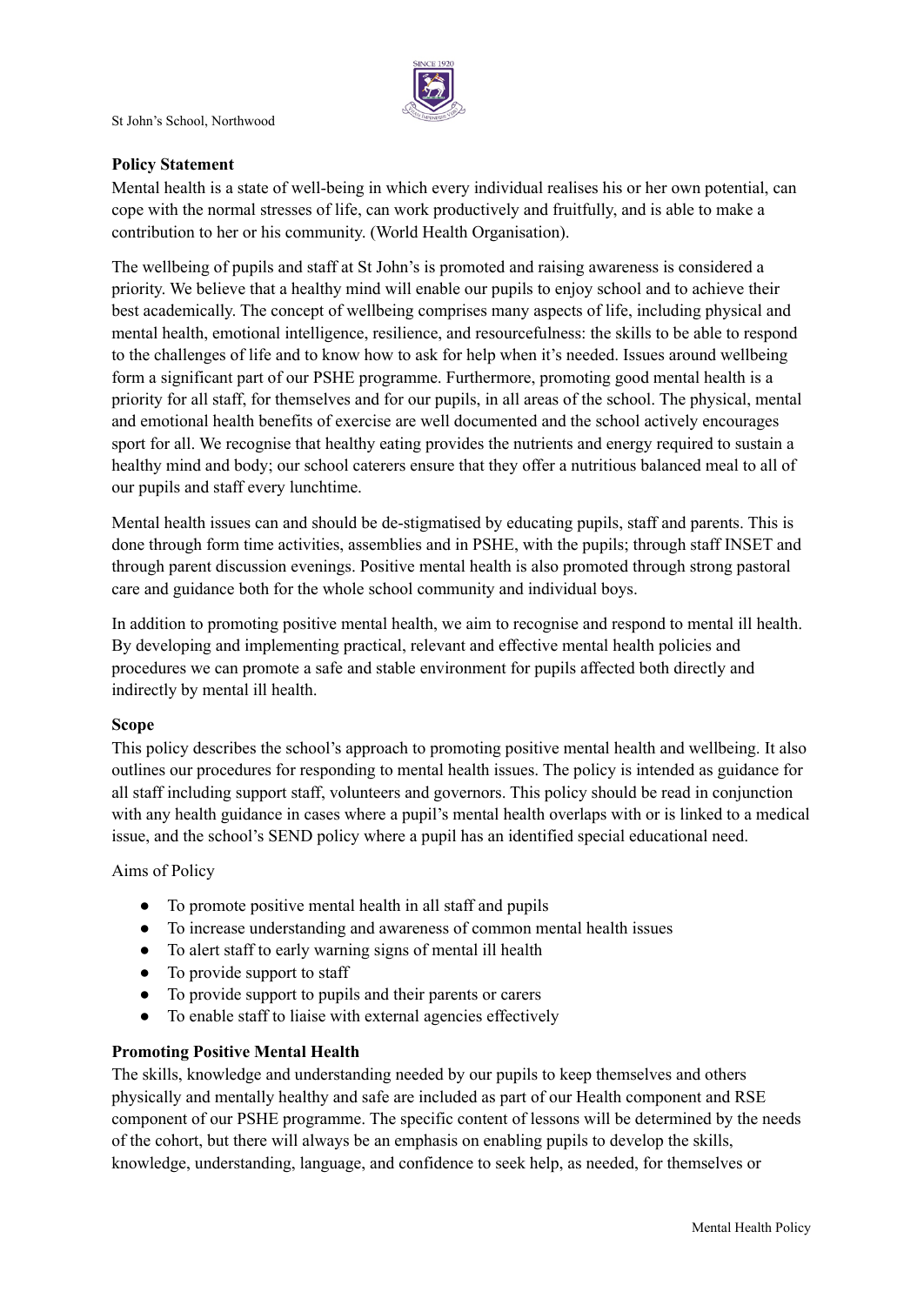

others. Our PSHE curriculum ensures that we teach mental health and emotional wellbeing issues in a safe and sensitive manner which helps rather than harms. As pupils become more emotionally literate and confident that they can positively influence their own mood-state. Responding to mental health issues and mental ill health is a part of life in just the same way as physical ill health, it's OK to talk about it and it's OK to ask for help. All staff at the school have a role to play in pastoral care; pupils should feel that all staff are available to talk to at any time if they have issues or concerns.

There are also a number of more formal sources of support in school that pupils can access:

- **Pastoral Deputy Head and Head of Lower School** have formal responsibility for the pupils in their care and can provide advice and support.
- **Counselling** is available to pupils of all ages. Further details on the school's counselling arrangements can be discussed with the Deputy Head Pastoral.
- **● Visiting Speakers** are regularly brought in to speak to pupils, staff and parents about mental health and well-being.

# **Signs of Mental Health Deterioration**

Staff should be vigilant and alert to signs and indications that a pupil might be experiencing mental health or emotional wellbeing issues. These warning signs should always be taken seriously and staff observing any of these warning signs should communicate their concerns with the Deputy Head (Pastoral) or the Head of Lower School in the first instance and logged on CPOMS. Peers are often aware of difficulties their friends may be experiencing at an earlier stage than staff. Pupils should be encouraged to talk to a teacher as soon as possible if they have concerns. Whilst they may be worried about passing on information of this nature, they should be reassured that this will be the most effective way they can help their friend.

Possible warning signs include:

- Physical signs of harm that are repeated or appear non-accidental; signs of neglect; dramatic changes in appearance
- Changes in eating or sleeping habits
- Increased isolation from friends or family, becoming socially withdrawn
- Changes in activity and mood
- Lowering of academic achievement
- Talking or joking about self-harm or suicide
- Abusing drugs or alcohol
- Expressing feelings of failure, uselessness or loss of hope
- Changes in clothing e.g. long sleeves in warm weather
- Secretive behaviour
- Skipping P.E. or getting changed secretively
- Lateness to or absence from school
- Repeated physical pain or nausea with no evident cause
- An increase in lateness or absenteeism

If any member of staff is concerned that a pupil or member of staff is at risk of serious harm, they must contact the DSL (Designated Safeguard Lead) immediately. (In line with our Safeguarding policy).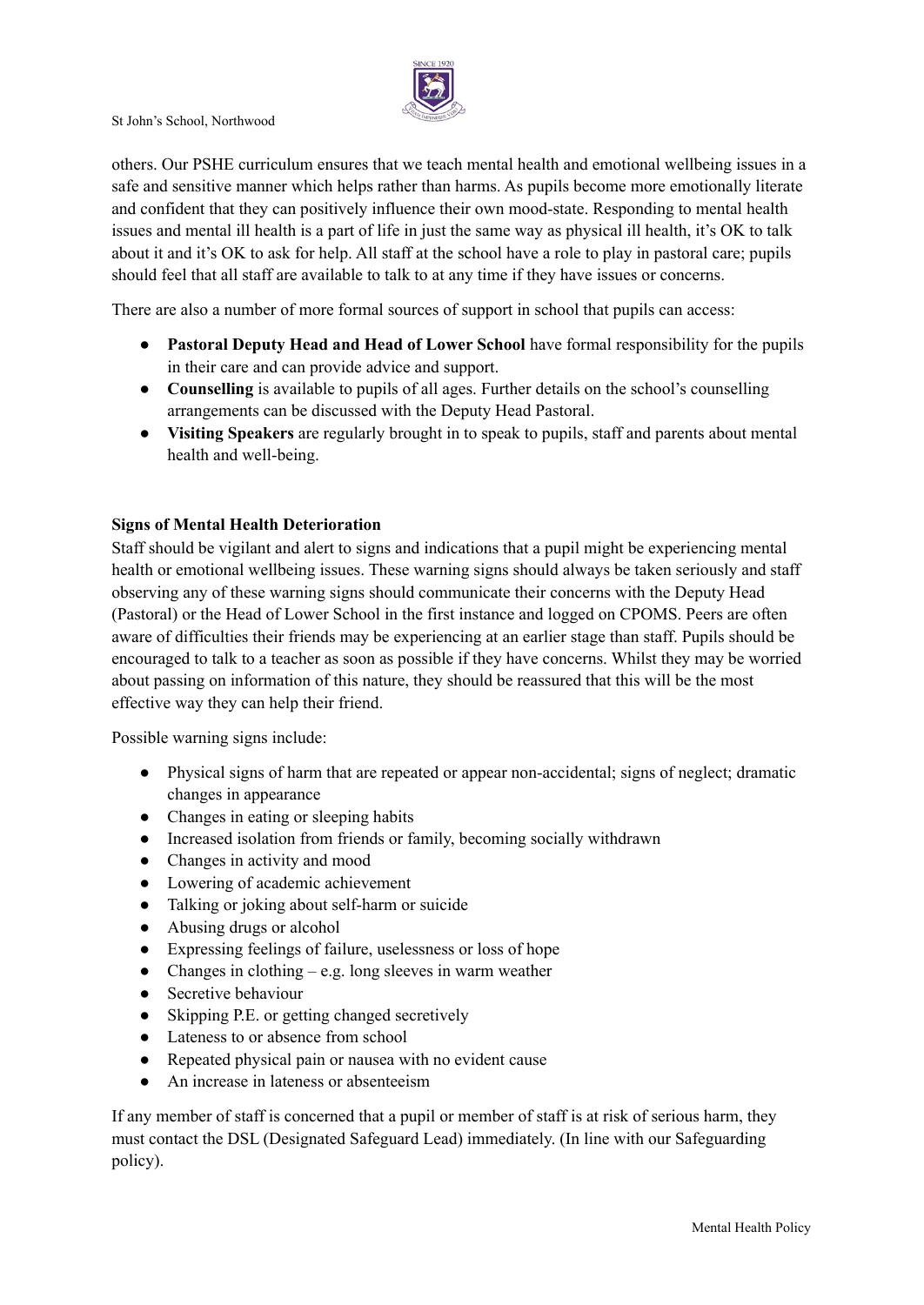

#### **Managing disclosures**

A pupil may choose to disclose concerns about themselves or a friend to any member of staff so all staff need to know how to respond appropriately to a disclosure. If a pupil chooses to disclose concerns about their own mental health or that of a friend to a member of staff, the member of staff's response should always be calm, supportive and non-judgemental. Staff should listen rather than advise and our first thoughts should be for the pupil's emotional and physical safety rather than exploring i.e. 'Why?'All disclosures should be recorded.

This record should include:

- Date
- The name of the member of staff to whom the disclosure was made
- Main points from the conversation
- Agreed next steps
- This information should be shared with the DSL who will offer support and advice about next steps
- Where a referral to CAMHS/Children's Services is appropriate, this will be led and managed by Jessica Savage, Deputy Head (Pastoral)

#### **Confidentiality**

We should be honest with regard to the issue of confidentiality. If it is necessary for us to pass our concerns about a pupil on, then we should discuss with the pupil:

- Who we are going to talk to
- What we are going to tell them
- Why we need to tell them

We should avoid sharing information about a pupil without first telling them. Ideally, we would receive their consent, though in situations where a pupil may be suffering or at risk of suffering significant harm, **information must always be shared with the DSL.** Parents should normally be informed (although the decision to inform parents is a sensitive one to be discussed with the DSL in advance). Depending on the severity and risk, pupils may be offered the option to tell their parents themselves, and if this is the case, the pupil should be given 24 hours or/weekend to share the information before the school contacts parents. We should always try to give pupils the option of us informing parents for them or with them. If a child gives us reason to believe that there may be underlying child protection issues, parents should not be informed, the DSL will contact the MASH team at Children's Services as a matter of urgency / and if necessary, inform other external agencies. *If a child is in immediate harm- call 999.*

#### **Individual Care Plans**

It is helpful to draw up an individual care and safety plan for pupils causing concern or who receive a diagnosis pertaining to their mental health. This should be drawn up involving the pupil, the parents and relevant health professionals.

This can include:

- Details of a pupil's condition
- Special requirements and precautions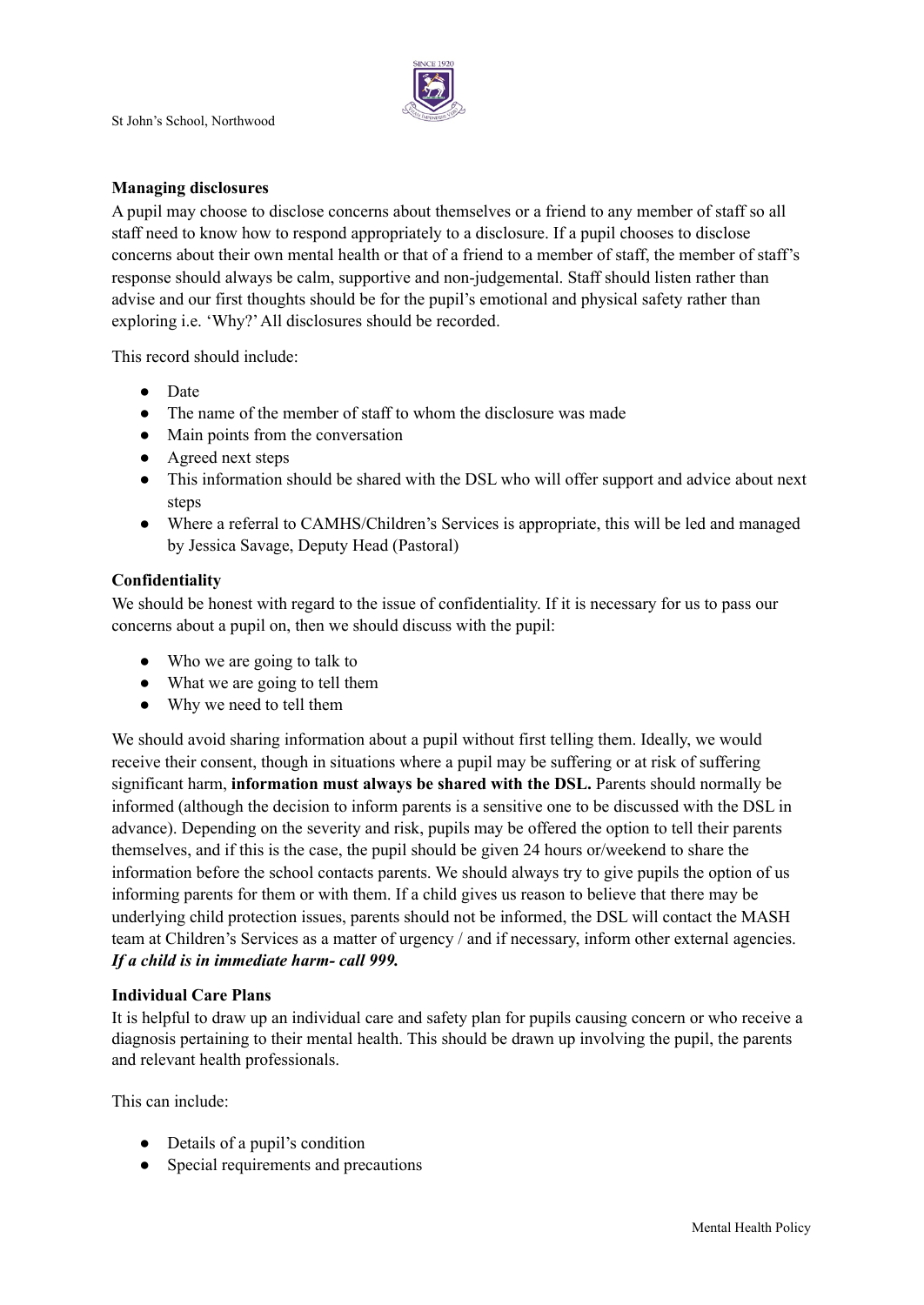

- Medication and any side effects
- What to do and who to contact in an emergency
- The role the school can play

## **Signposting**

We will ensure that staff, pupils and parents are aware of sources of support outside school in the local community. We will also display relevant sources of support in communal areas such as common rooms and toilets and will regularly highlight sources of support to pupils within relevant parts of the curriculum.

Whenever we highlight sources of support, we will increase the chance of pupil help-seeking by ensuring pupils understand:

- What help is available
- Who it is aimed at
- How to access it
- Why to access it
- What is likely to happen next

## **Supporting Peers**

When a pupil is suffering from mental health issues, it can be a difficult time for their friends. Friends often want to support but do not know how. In the case of self-harm or eating disorders, it is possible that friends may learn unhealthy coping mechanisms from each other. In order to keep peers safe, we will consider on a case by case basis which friends may need support. Support will be provided either in one to one or group settings and will be guided by conversations with the pupil who is suffering and their parents with whom we will discuss:

- What it is helpful for friends to know and what they should not be told
- How friends can best support
- Things friends should avoid doing or saying which may inadvertently cause upset
- Warning signs that their friend may need help (e.g. signs of relapse)

Additionally, we will want to highlight with peers:

- That they can best support their friend by ensuring that an adult is aware of their difficulties
- Where and how they can access support for themselves
- Safe sources of further information about their friend's condition
- Healthy ways of coping with the difficult emotions they may be feeling
- It may be advisable to contact the parents of friends as a protective measure, while retaining confidentiality.

## **Partnership with Parents**

Parents are often very welcoming of support and information from the school about supporting their children's emotional and mental health.

In order to support parents, we:

● Ensure that all parents are aware of who to talk to, and how to go about this, if they have concerns about their own child or a friend of their child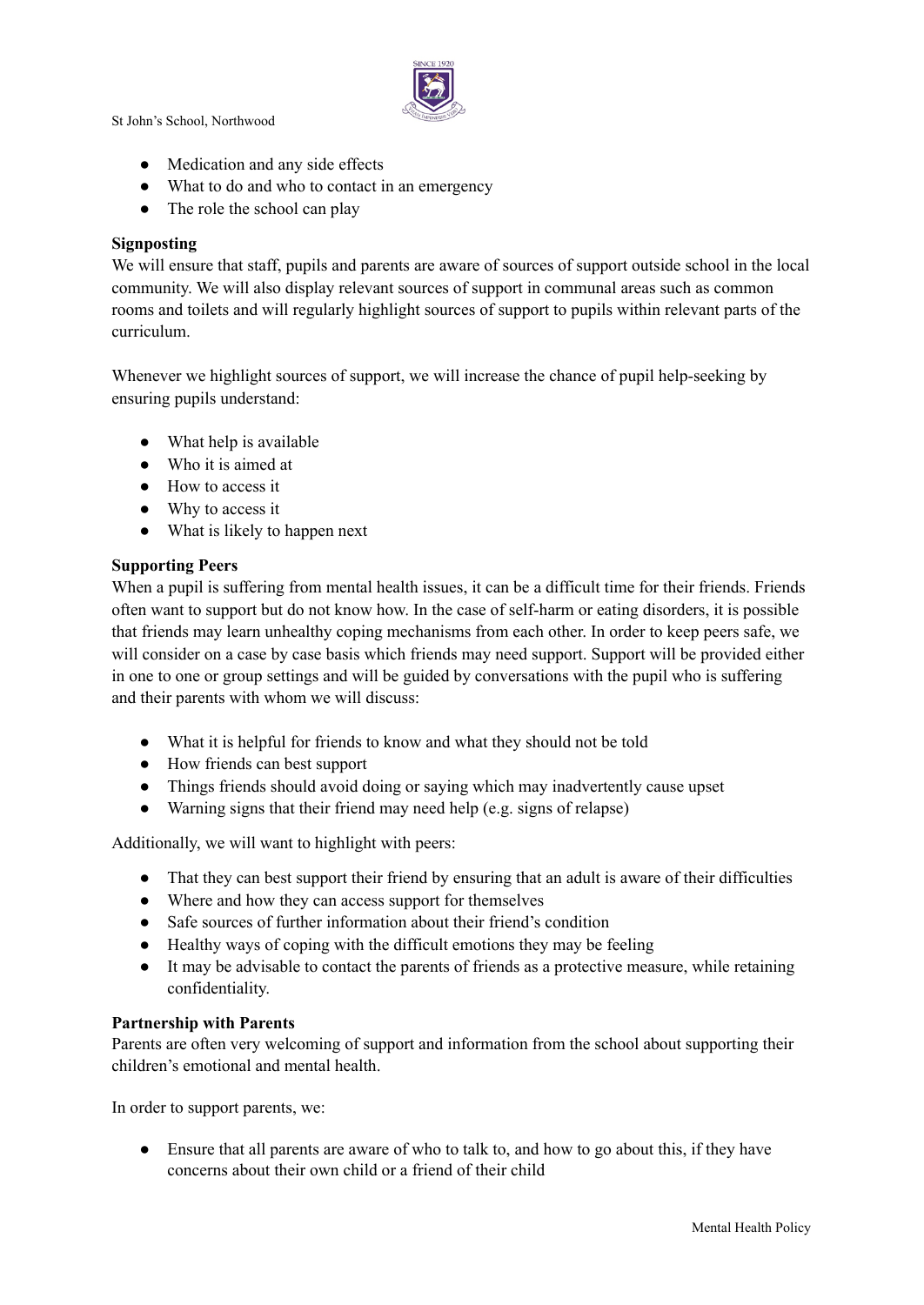

- Make our Mental Health Policy easily accessible to parents
- Share ideas about how parents can support positive mental health in their children through our information evenings
- Keep parents informed about the mental health topics their children are learning about in PSHE and share ideas for extending and exploring this learning at home.
- Where issues arise with individual pupils and it is deemed appropriate to inform parents, we need to be sensitive in our approach.

Before disclosing to parents, we should consider the following questions (on a case by case basis):

- Can the meeting happen face to face? This is preferable.
- Where should the meeting happen? At school, or virtually?
- Who should be present? Consider parents, the pupil, other members of staff.
- What are the aims of the meeting? It can be shocking and upsetting for parents to learn of their child's issues and many may respond with anger, fear or upset during the first conversation. We should accept this (within reason) and give the parent time to reflect. We should always highlight further sources of information and give them leaflets to take away where possible as they will often find it hard to take much in whilst coming to terms with the news about their son. Sharing sources of further support aimed specifically at parents can also be helpful too, e.g. parent helplines and forums. We should always provide clear means of contacting us with further questions and consider booking in a follow-up meeting or phone call right away as parents often have many questions as they process the information. Each meeting should finish with agreed next steps and always keep a brief record of the meeting on the child's confidential record on CPOMS.

## **Staff Mental Health**

The mental health of our staff is as important to the school as is that of our pupils. Nationally over the past few years the level of work-related stress, burnout and work absence amongst teachers has increased. Teacher wellbeing has significant implications not only for the individual teacher, but also their colleagues, pupils and the school more broadly. Research indicates that teacher morale directly correlates with pupil achievement.

A number of school initiatives support the wellbeing of our staff:

- Staff as well as pupils should feel that there are individuals they can talk to if they feel they might be experiencing mental health or emotional wellbeing issues. If they do not feel able to approach their line manager, they should speak to one of the SLT (Senior Leadership Team)
- Regular staff rep meetings to discuss any concerns or worries
- The school counsellor is available to staff as well as pupils in relation to situations that arise in school, and via a referral from SLT
- Details of local support agencies can be found in the Safeguarding Policy
- Talks on mental health and wellbeing
- Social events

## **Staff Training**

As a minimum, all staff will receive regular training about recognising and responding to mental health issues as part of their regular child protection training to enable them to keep pupils safe. Where the need to do so becomes evident, we host additional training sessions for all staff to promote learning or understanding about specific issues related to mental health.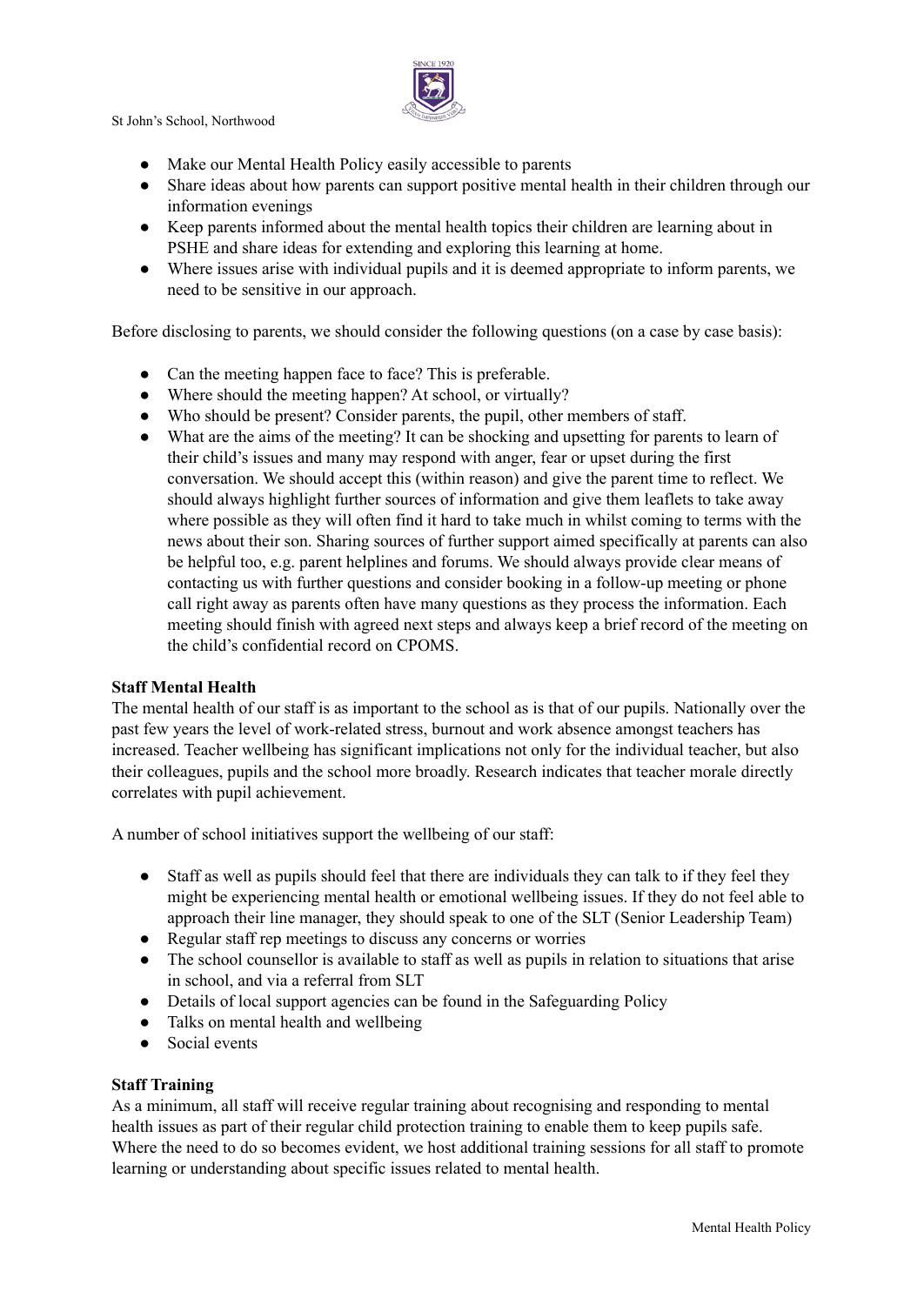

Links to other policies. This policy operates in conjunction with:

- **E** 7a (ISI) [Safeguarding](https://docs.google.com/document/d/1hVSZES0VhS7Kdn3l1AC0R8yVoo-y2rS79wqLo6PHaO8/edit?usp=sharing) and Child Protection Policy September 2021.doc **E** 17a (ISI) [EqualOppPolicy.doc](https://docs.google.com/document/d/1MlbWAIauEwpVdv80ThPmHJ7NlyV7uizT8vlTXvSO8JA/edit?usp=sharing)
- $\bullet$  **E** [SEN-Policy.doc](https://docs.google.com/document/d/18hjwTbVDdkqdTTT7c3sbyHcUfrxW3gY0eDPq5XyNn_o/edit)
- **E** 10a (ISI) [AntiBullyingPolicy.doc](https://docs.google.com/document/d/1Z7l-bDOzHnB1p-AIIM6OQgYui8oFX1UNW1susBcPYZQ/edit)
- **E** [PSHCEE](https://docs.google.com/document/d/1EvV-W0nw0IptxWTGlV_lRDB4pCBL2t4l4Z3MRAZY5Jk/edit) Policy incl. RSE DOC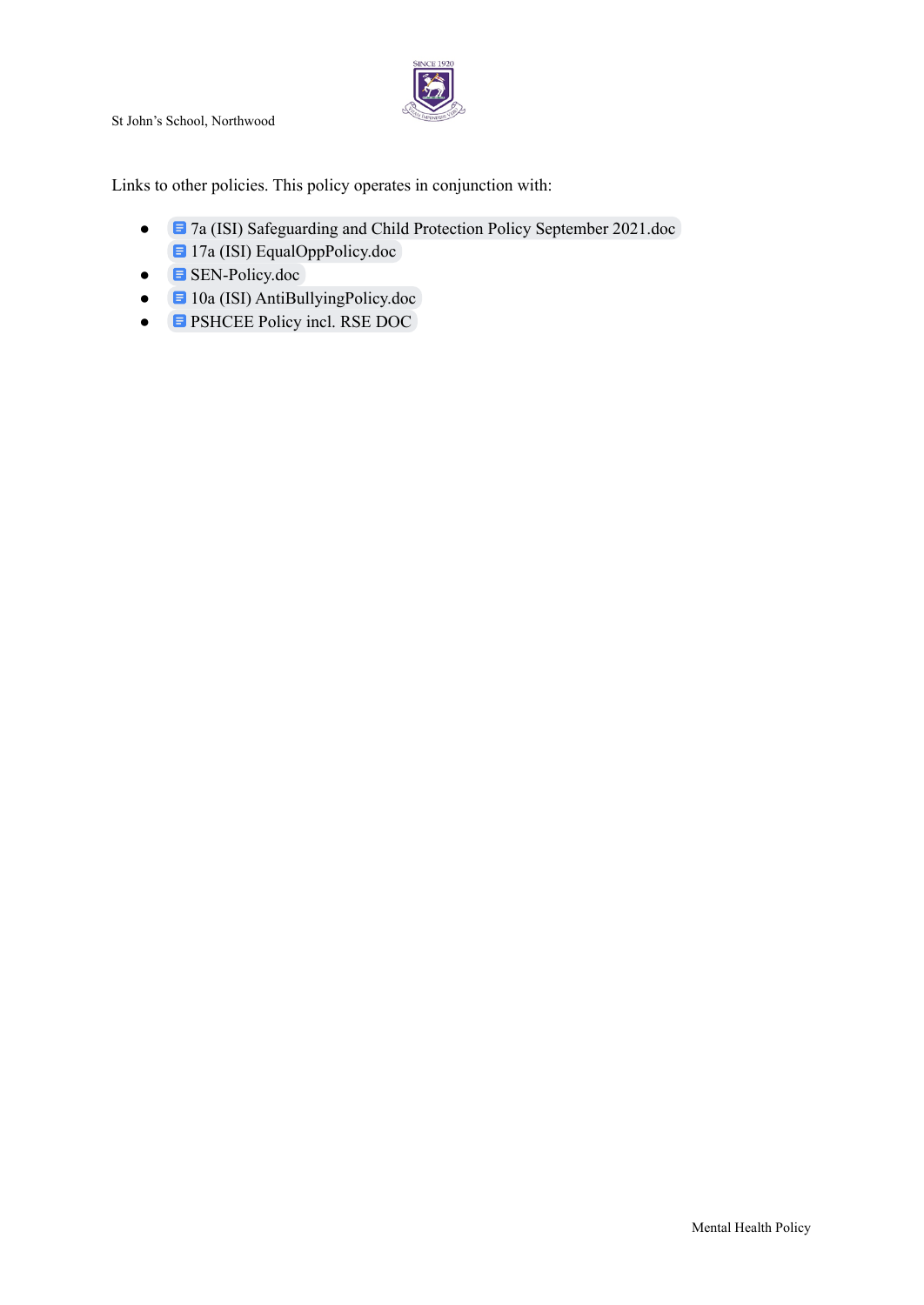

# **Appendix A:**

## **Further information and sources of support about common mental health issues.**

Prevalence of mental health and emotional wellbeing issues:

- 1 in 10 children and young people aged 5 16 suffer from a diagnosable mental health disorder; that is around three children in every class.
- Between 1 in every 12 and 1 in 15 children and young people deliberately self-harm.
- There has been a big increase in the number of young people being admitted to hospital because of self-harm. Over the last ten years this figure has increased by 68%.
- More than half of all adults with mental health problems were diagnosed in childhood. Less than half were treated appropriately at the time.
- Over 8,000 children aged under 10 years old suffer from severe depression.
- 3.3% or about 290,000 children and young people have an anxiety disorder.
- 72% of children in care have behavioural or emotional problems; these are some of the most vulnerable people in our society.

Below, we have sign-posted information and guidance about the issues most commonly seen in school-aged children. The links will take you through to the most relevant page of the listed website. Some pages are aimed primarily at parents are useful for school staff too. Support on all these issues can be accessed via Young Minds ([www.youngminds.org.uk\)](http://www.youngminds.org.uk),Mind [\(www.mind.org.uk\)](http://www.mind.org.uk) and (for e-learning opportunities) Minded [\(www.minded.org.uk](http://www.minded.org.uk)).

## **Self-harm**

Self-harm describes any behaviour where a young person causes harm to themselves in order to cope with thoughts, feelings or experiences they are not able to manage in any other way. It most frequently takes the form of cutting, burning or non-lethal overdoses in adolescents, while younger children and young people with special needs are more likely to pick or scratch at wounds, pull out their hair or bang or bruise themselves.

#### Online support

NSPCC: [Preventing](https://www.nspcc.org.uk/keeping-children-safe/childrens-mental-health/self-harm/) Child Self-Harm & Keep Them Safe | NSPCC National Self-Harm Network: [www.nshn.co.uk](http://www.nshn.co.uk)

## **Depression**

Ups and downs are a normal part of life for all of us, but for someone who is suffering from depression these ups and downs may be more extreme. Feelings of failure, hopelessness, numbness or sadness may invade their day-to-day life over an extended period of weeks or months, and have a significant impact on their behaviour and ability and motivation to engage in day-to-day activities. Online support

Depression Alliance: [www.depressionalliance.org/information/what-depression](http://www.depressionalliance.org/information/what-depression)

## **Anxiety, panic attacks and phobias**

Anxiety can take many forms in children and young people, and it is something that each of us experiences at low levels as part of normal life. When thoughts of anxiety, fear or panic are repeatedly present over several weeks or months and/or they are beginning to impact on a young person's ability to access or enjoy day-to-day life, intervention is needed.

#### Online support

Anxiety**:** [www.anxietyuk.org.uk](http://www.anxietyuk.org.uk)